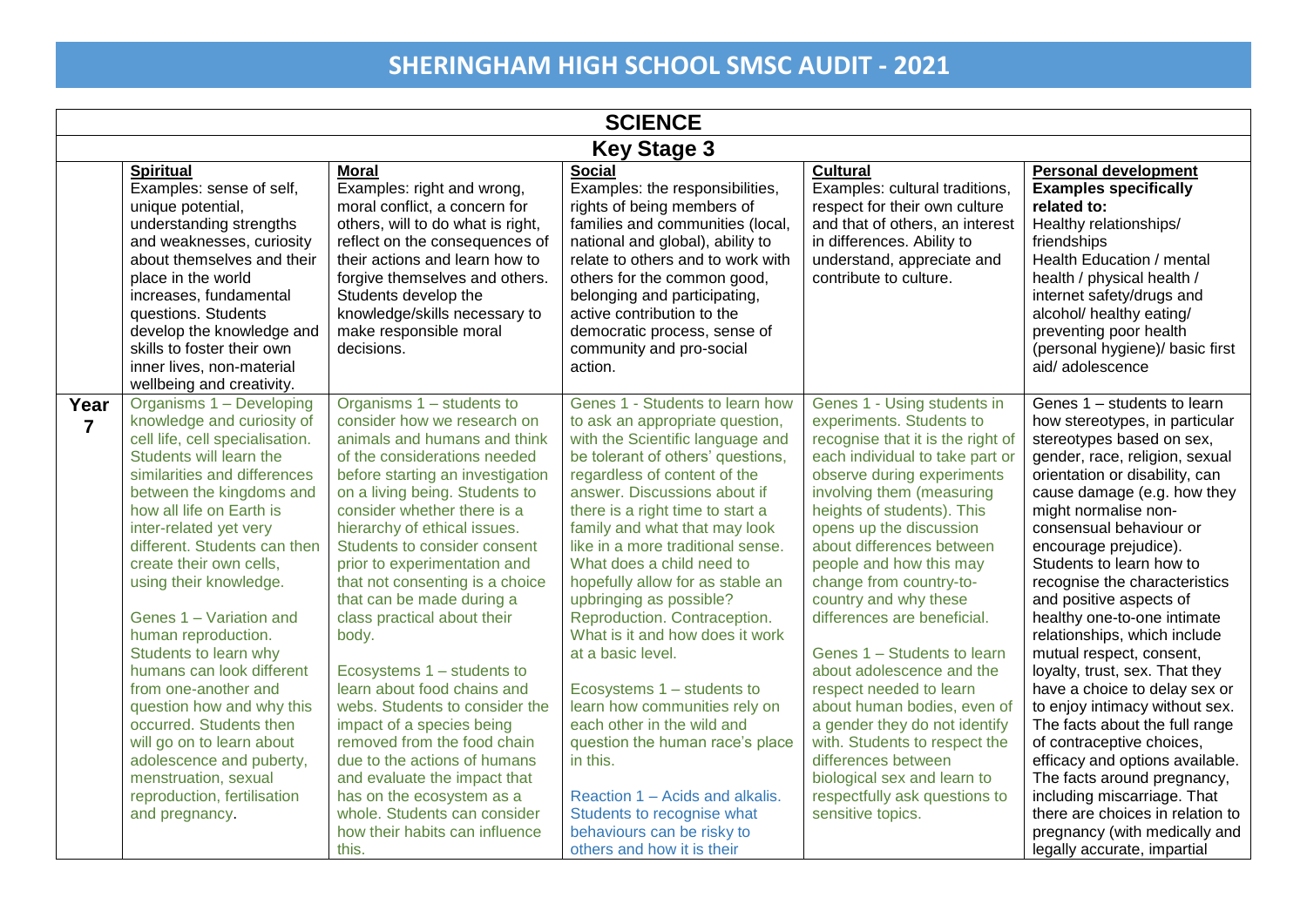| Earth 1 - Students to learn<br>about Earth Structure and | Genes 1 - students to learn                                     | responsibility to minimise risk in<br>Science.              | Genes 1 - Students to<br>discuss why couples may           | information on all options,<br>including keeping the baby, |
|----------------------------------------------------------|-----------------------------------------------------------------|-------------------------------------------------------------|------------------------------------------------------------|------------------------------------------------------------|
| the Earth's place in the                                 | about contraceptives and their                                  |                                                             | have issues with getting                                   | adoption, abortion and where                               |
| Solar System, Galaxy and                                 | multiple uses. Students to                                      | Earth 1 - Students to learn                                 | pregnant and understand the                                | to get further help). Key facts                            |
| Universe and think about                                 | consider that this is a choice                                  | about how the theory of the                                 | rhetoric used with sensitive                               | about puberty, the changing                                |
| their place in each of these                             | for consenting people over 16                                   | Moon and the Solar System has                               | subjects in Science.                                       | adolescent body and                                        |
| scenarios.                                               | to make and that they will do                                   | changed, and how Scientists                                 |                                                            | menstrual wellbeing. The                                   |
|                                                          | what is right for them at that                                  | build upon each other's ideas to                            | Earth 1 - Students to learn                                | main changes which take                                    |
| Energy 1 - Students to                                   | point in time. Students to                                      | make a new theory that fits the                             | about various models of the                                | place in males and females,                                |
| learn about what energy is,                              | recognise that not having                                       | evidence, either alone or                                   | universe and can enter a                                   | and the implications for                                   |
| and how it influences every                              | contraceptives or the wrong                                     | collaboratively.                                            | discourse about how                                        | emotional and physical health.                             |
| aspect of life, yet is                                   | contraceptives for you, may                                     |                                                             | opinions can change with                                   | About personal hygiene,                                    |
| something intangible.                                    | have serious consequences,                                      | Energy 1 - Energy Resources.                                | new information and with                                   | germs (including bacteria and                              |
| Students can question why                                | from illness to pregnancy.                                      | Uses of renewable and non-                                  | healthy debate on new and                                  | viruses), how they are spread,                             |
| natural phenomena happen                                 |                                                                 | renewable resources, pollution,                             | potentially inflammatory                                   | treatment and prevention of                                |
| and predict consequences                                 | Reaction 1 - acids and alkalis -                                | deforestation and how we can                                | topics, such as evolution and                              | infection, and about                                       |
| of actions, i.e. what goes                               | considering whether the                                         | do our part in recycling.                                   | the heliocentric model of the                              | antibiotics. About dental                                  |
| up, must come down.                                      | evidence the students have at                                   |                                                             | <b>Solar System</b>                                        | health and the benefits of                                 |
| Students to also learn                                   | hand is sufficient to making a                                  | Energy 1 - students to learn                                |                                                            | good oral hygiene and dental                               |
| about food as a fuel for the                             | conclusion and the potential                                    | about placement of renewable                                | Earth 1 - Students to learn of                             | flossing, including healthy                                |
| human body and how good                                  | implications this may have.                                     | energy stations (wind farms,                                | our place in the Solar System                              | eating and regular check-ups                               |
| nutrition can influence                                  |                                                                 | tidal power stations, etc.) and                             | and how we view objects.                                   | at the dentist                                             |
| health                                                   | Energy 1 - Students to learn                                    | the how others and other                                    | They will learn that different                             |                                                            |
|                                                          | about renewable and non-                                        | organisms may be affected by                                | places in the world view the                               |                                                            |
|                                                          | renewable energy sources and                                    | their presence.                                             | constellations differently, but                            |                                                            |
|                                                          | question how responsible we                                     |                                                             | that they are the same                                     |                                                            |
|                                                          | are with our energy use.                                        | All units - students to work                                | constellation, to learn to                                 |                                                            |
|                                                          | Students to learn "green                                        | collaboratively to complete                                 | respect different viewpoints                               |                                                            |
|                                                          | practices", i.e. turning off the                                | various practical tasks, taking on                          | which could be all correct.                                |                                                            |
|                                                          | light when it's not needed, as a                                | a variety of roles, from leader, to                         |                                                            |                                                            |
|                                                          | moral decision that improves                                    | data, to being the equipment                                | Matter 1 - Students to learn                               |                                                            |
|                                                          | the World.                                                      | manager.                                                    | about the uses of                                          |                                                            |
|                                                          |                                                                 |                                                             | evaporation in society, both                               |                                                            |
|                                                          | Waves 1 - students to learn<br>about how waves can be           | All units - students are                                    | naturally with the Maltese<br>Salt Pans and with solvents, |                                                            |
|                                                          |                                                                 | encouraged to join in with citizen                          |                                                            |                                                            |
|                                                          | dangerous to others, i.e. high<br>amplitude sounds, and reflect | science surveys (mainly<br>biologically focused) to improve | such as glue.                                              |                                                            |
|                                                          | on how they may change their                                    | our understanding of our                                    | Matter 1 - Students to learn                               |                                                            |
|                                                          | habits to keep others safe i.e.                                 | environment and helping                                     | about the various uses of                                  |                                                            |
|                                                          | turn down the music at home if                                  | scientists gather high-quality                              | filters in society, from fuel                              |                                                            |
|                                                          | it's too loud                                                   | data, regardless of                                         | filters to coffee filters, how                             |                                                            |
|                                                          |                                                                 | qualifications.                                             |                                                            |                                                            |
|                                                          |                                                                 |                                                             |                                                            |                                                            |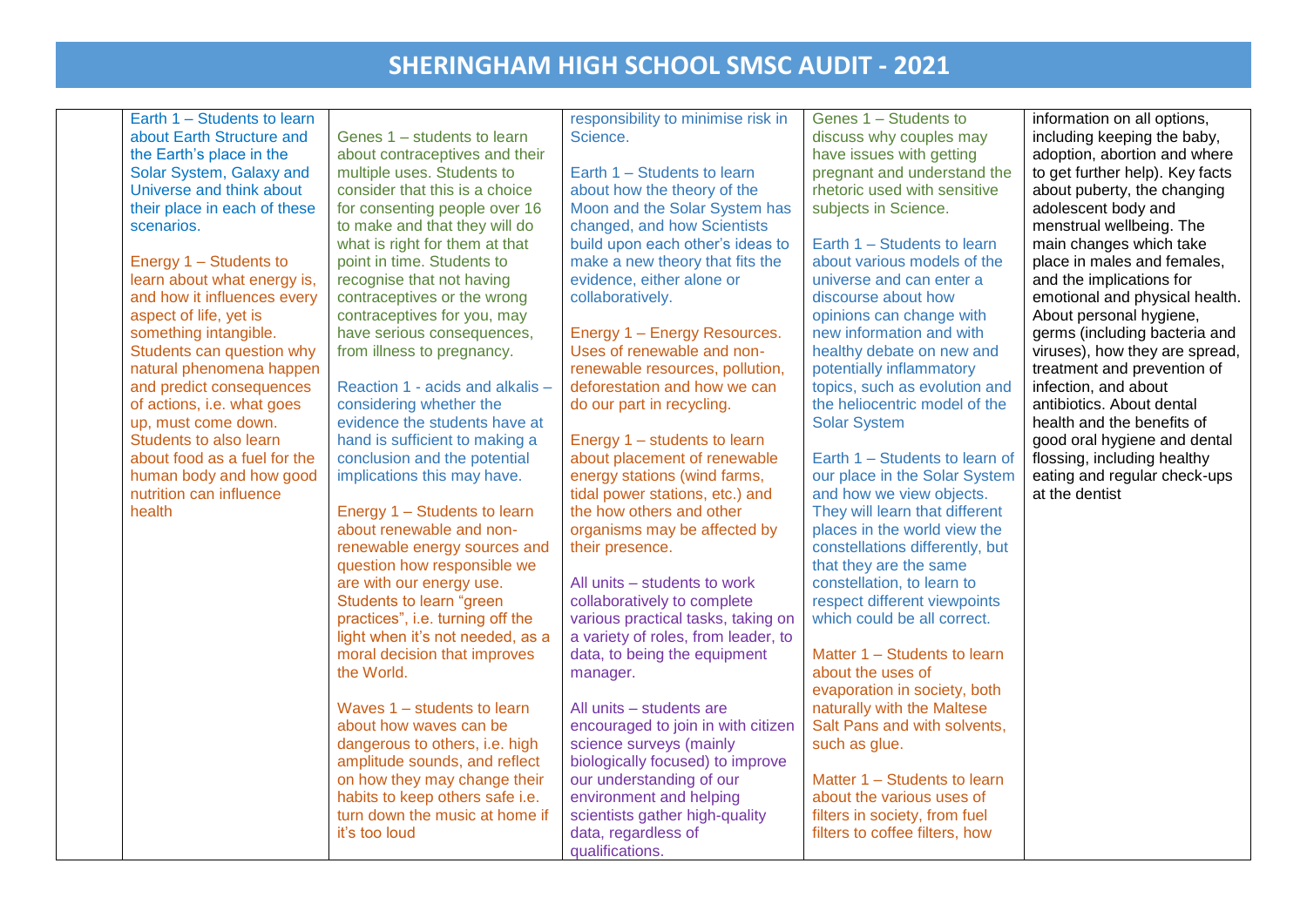|      |                             |                                |                                                        | they work and differences                                     |                                                |
|------|-----------------------------|--------------------------------|--------------------------------------------------------|---------------------------------------------------------------|------------------------------------------------|
|      |                             |                                |                                                        | between them.                                                 |                                                |
|      |                             |                                |                                                        | Waves 1 – students to learn                                   |                                                |
|      |                             |                                |                                                        | how film studios use filters to                               |                                                |
|      |                             |                                |                                                        | achieve the desired lighting                                  |                                                |
|      |                             |                                |                                                        | and why objects are different                                 |                                                |
|      |                             |                                |                                                        | colours.                                                      |                                                |
|      |                             |                                |                                                        |                                                               |                                                |
|      |                             |                                |                                                        | Waves 1 - students to learn                                   |                                                |
|      |                             |                                |                                                        | about how sounds can affect                                   |                                                |
|      |                             |                                |                                                        | hearing, with a focus on loud<br>places, such as concerts and |                                                |
|      |                             |                                |                                                        | how to listen to music safely.                                |                                                |
|      |                             |                                |                                                        |                                                               |                                                |
|      |                             |                                |                                                        | Energy 1 - Students to learn                                  |                                                |
|      |                             |                                |                                                        | why the design of vehicles                                    |                                                |
|      |                             |                                |                                                        | has changed so vastly, to                                     |                                                |
|      |                             |                                |                                                        | help increase the safety of<br>people in a collision.         |                                                |
|      |                             |                                |                                                        |                                                               |                                                |
|      |                             |                                |                                                        | Energy 1 - Students to learn                                  |                                                |
|      |                             |                                |                                                        | about where renewable                                         |                                                |
|      |                             |                                |                                                        | energy sources are based,                                     |                                                |
|      |                             |                                |                                                        | using the geography of the                                    |                                                |
|      |                             |                                |                                                        | surrounding area.                                             |                                                |
|      |                             |                                |                                                        | All units - students to explore                               |                                                |
|      |                             |                                |                                                        | the use of other languages                                    |                                                |
|      |                             |                                |                                                        | that make up English, such                                    |                                                |
|      |                             |                                |                                                        | as the word "planet"                                          |                                                |
|      |                             |                                |                                                        | originating from the Greek<br>word meaning Wander.            |                                                |
| Year | Ecosystems 2 - Students     | Organisms 2 - Students to      | Organisms 2 - Students to learn                        | Genes 2 - Students to learn                                   | Organisms 2 - students to                      |
| 8    | to learn about respiration  | learn about the impact of drug | about the impact of recreational                       | about genetic variation and                                   | learn how the use of alcohol                   |
|      | and being fit and healthy - | and alcohol misuse and why     | drugs and their legality and the                       | respect the diversity within a                                | and drugs can lead to risky                    |
|      | exploring ways in which     | pregnant people should not     | impact of addiction and                                | species.                                                      | sexual behaviour. The                          |
|      | lifestyle can affect health | drink.                         | withdrawal on those surrounding<br>the addicted person | Genes 2 - Students to learn                                   | benefits and importance of                     |
|      | Genes 2 - Students to       | Ecosystems 2 - Students to     |                                                        | about extinction and the                                      | physical exercise, time<br>outdoors, community |
|      | learn about evolution and   | learn about the factors that   | Organisms 2 - Students to learn                        | impact that the loss of a                                     | participation and voluntary                    |
|      | how theories are made and   | affect photosynthesis and how  | about the impact of alcohol on                         | species can have on a                                         | and service-based activities                   |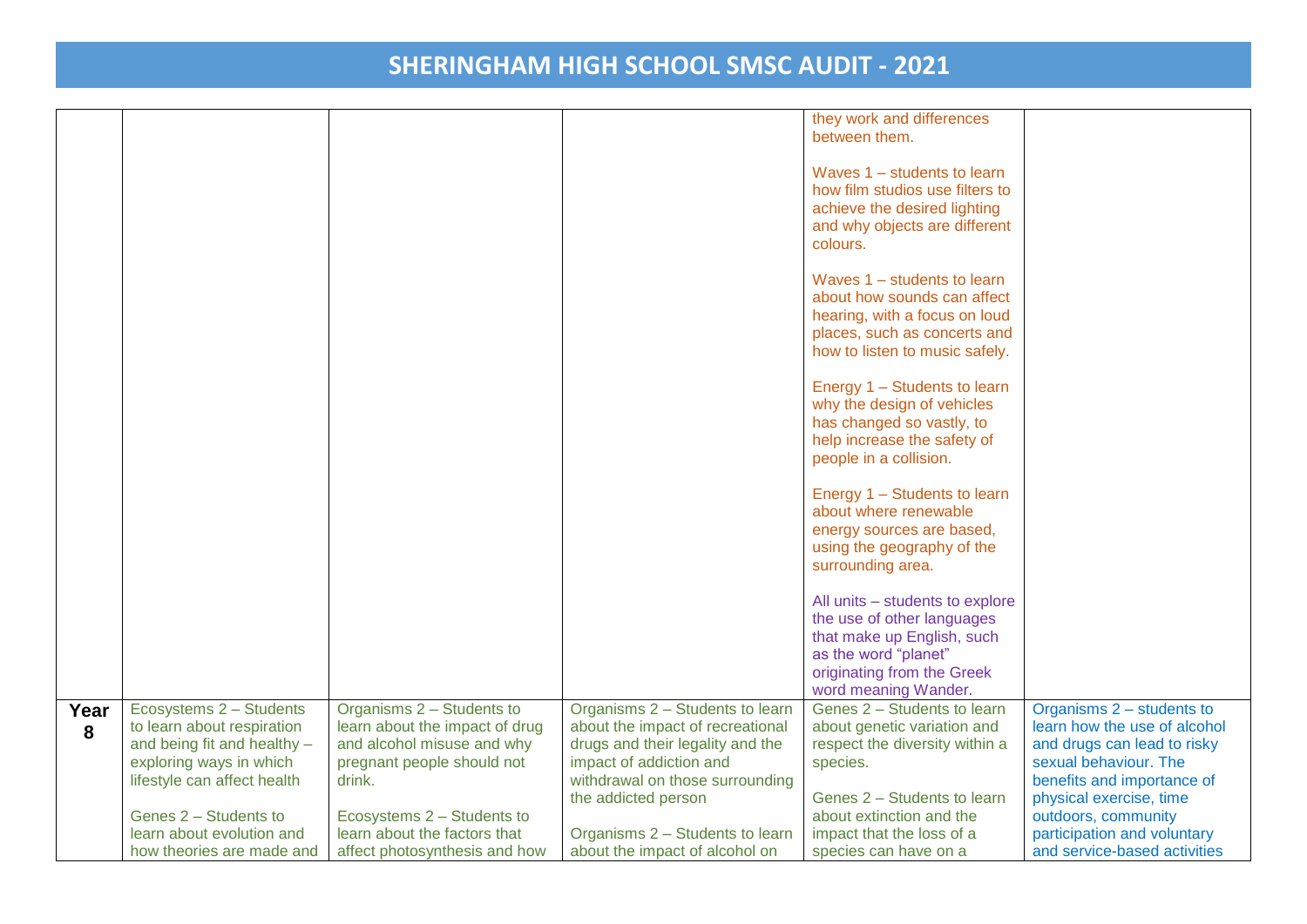| how humans fit into the     | this impacts farming practices,  | the human body and the knock-      | culture, for example, with the | on mental wellbeing and          |
|-----------------------------|----------------------------------|------------------------------------|--------------------------------|----------------------------------|
| natural world.              | to maximise yield, to feed the   | on effects to the NHS, should      | Giant Panda and Dodo.          | happiness. The positive          |
|                             | world. Students to recognise     | treatment be needed, and the       |                                | associations between physical    |
| Matter 2 - Students to      | the usage of fertilisers and the | responsibility of citizens to not  | Genes 2 - Students to learn    | activity and promotion of        |
| learn about the Periodic    | potential impact on the          | waste NHS funds. Students to       | about how genetic diversity    | mental wellbeing, including as   |
| Table and its structure and | surrounding ecosystems.          | also learn about the               | occurs and learn to respect    | an approach to combat stress.    |
| how to use predications of  |                                  | responsibilities of pregnant       | that it is spontaneous and     | The characteristics and          |
| data to mould a theory.     | Organisms 2 - Students to        | people abstaining from all         | often, advantageous, i.e. the  | evidence of what constitutes a   |
|                             | learn about biotechnology and    | alcohol consumption to protect     | difference in melanin levels   | healthy lifestyle and            |
| Matter 2 - Students to      | recognising the rights and       | their unborn child. Students to    | and vitamin D levels.          | maintaining a healthy weight     |
| learn about atoms and are   | wrongs of its use.               | also learn about the social        |                                | (including the links between     |
| encouraged to think of the  |                                  | fallout from excess alcohol        | Genes 2 - Students to learn    | an inactive lifestyle and ill    |
| vast scale of atoms in the  | Genes 2 - Students to learn      | (violence, depression etc.)        | about the Human Genome         | health, such as cancer and       |
| structure of various items  | about genetic modification of    |                                    | project and the impact on      | cardio-vascular ill health).     |
| (i.e. diamonds)             | plants, why they are modified    | Organisms 2 - Students to learn    | medical science now we         | How to maintain healthy          |
|                             | and explore why people are for   | about the impact of smoking on     | know the genetic make-up of    | eating and the links between a   |
| Earth 2 - Students to learn | and against genetic              | peoples' health. They will         | humans and other species.      | poor diet and health risks,      |
| about the Carbon Cycle      | modification.                    | explore the effects of passive     |                                | including tooth decay and        |
| and how all carbon is       |                                  | smoking and how this effects       | Ecosystems 2 - Students to     | cancer. The facts about legal    |
| cycled throughout the       | Earth 2 - Students to learn      | people who do not smoke.           | explore the use of NPK         | and illegal drugs and their      |
| world, for millennia, and   | about Global warming, the        | Students to explore the effects    | fertilisers and how farming    | associated risks, including the  |
| how life and death          | causes and mitigations we can    | to the NHS and the effects of      | communities are using these    | link to serious mental health    |
| contribute to this cycle.   | make to prevent further          | smoking to unborn children and     | to increase yields to feed     | conditions. The law relating to  |
|                             | temperature increase.            | why pregnant people should not     | more people as communities     | the supply and possession of     |
| Reactions 2 – Students to   |                                  | smoke.                             | grow.                          | illegal substances. The          |
| consider how they can use   | Earth 2 - Students to learn      |                                    | Earth 2 - Students to learn    | physical and psychological       |
| their experiences of        | about Climate Change, linking    | Organisms 2 - students to          | about the intergovernmental    | risks associated with alcohol    |
| reactions can define the    | with global warming and use      | explore the idea of a healthy diet | <b>Panel on Climate Change</b> | consumption and what             |
| type of reaction            | data to make arguments to        | and extrapolate why it is          | (IPCC) and how countries       | constitutes low risk alcohol     |
| (endothermic/exothermic)    | prevent further climate change   | important that all people          | are coming together to form    | consumption in adulthood.        |
|                             |                                  | worldwide should have access       | a unified front to climate     | The physical and                 |
| Reactions 2 – students to   | Earth 2 - Students to learn      | to healthy (and enough) food.      | change and how, using the      | psychological consequences       |
| learn about thermal         | about recycling, why we do it    |                                    | legal system, positive         | of addiction, including alcohol  |
| decomposition and           | and the benefits to the natural  | Genes 2 - Students to learn        | changes are enforced to        | dependency. Awareness of         |
| consider why different      | and human environments to        | about Natural Selection and the    | tackle global issues.          | the dangers of drugs which       |
| compounds have different    | recycle, using examples of the   | impact of clear discourse in       |                                | are prescribed but still present |
| levels of reaction.         | advantages and disadvantages     | Science and how healthy            | Earth 2 - Students to learn    | serious health risks. The facts  |
|                             | of recycling.                    | debates can answer big             | about why cutting down large   | about the harms from smoking     |
| Waves 2 - Students to       |                                  | questions with considered          | trees, that can be famous in   | tobacco (particularly the risk   |
| learn about the impact of   | Electromagnets 2 - students to   | responses.                         | an area, can have multiple     | to lung cancer), the benefits of |
| sea waves on electricity    | learn about switches and the     |                                    | effects on the environment     |                                  |
| generation and the          | impact of switching off          |                                    | and local outrage.             |                                  |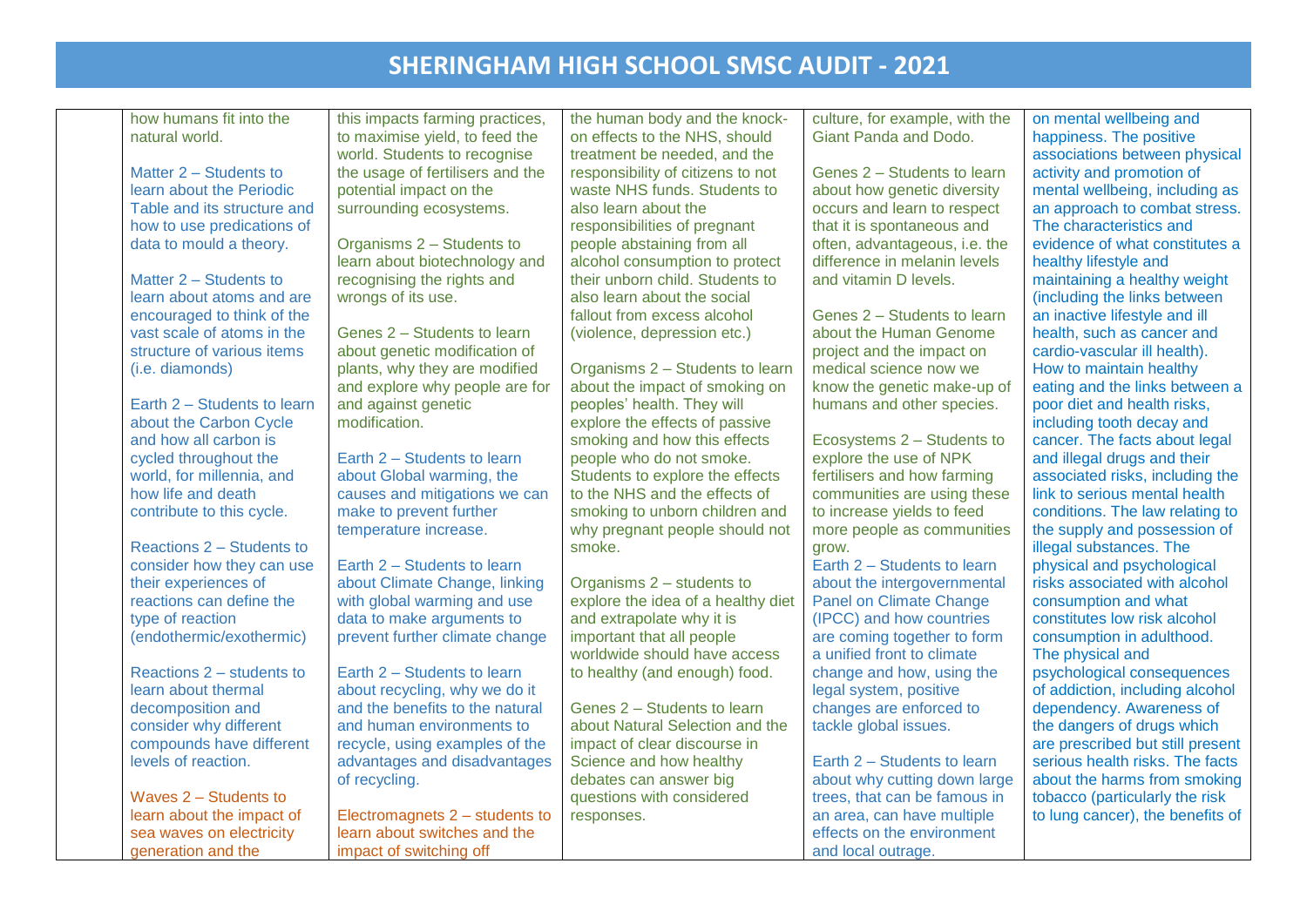| harnessing of nature for                                                                                                                                                                                                                                               | electronics on our carbon                                                                                                                                                                                                               | Earth 2 - Students to learn                                                                                                                                                                                                                                                                                                                                                                                                                                                                                                                                                                                                                                                                                |                                                                                                                                                                                                                                                                                                                                                                                                                                                                                                                                                                                                                                                                                                                                                                                                                                                                                                                                                                                                                                   | quitting and how to access |
|------------------------------------------------------------------------------------------------------------------------------------------------------------------------------------------------------------------------------------------------------------------------|-----------------------------------------------------------------------------------------------------------------------------------------------------------------------------------------------------------------------------------------|------------------------------------------------------------------------------------------------------------------------------------------------------------------------------------------------------------------------------------------------------------------------------------------------------------------------------------------------------------------------------------------------------------------------------------------------------------------------------------------------------------------------------------------------------------------------------------------------------------------------------------------------------------------------------------------------------------|-----------------------------------------------------------------------------------------------------------------------------------------------------------------------------------------------------------------------------------------------------------------------------------------------------------------------------------------------------------------------------------------------------------------------------------------------------------------------------------------------------------------------------------------------------------------------------------------------------------------------------------------------------------------------------------------------------------------------------------------------------------------------------------------------------------------------------------------------------------------------------------------------------------------------------------------------------------------------------------------------------------------------------------|----------------------------|
| human benefit.<br>Electromagnets 2 -<br>Students to learn about the<br>Earth's magnetic field and<br>think about how the world<br>depends on magnetism for<br>uses like compasses.<br>Students to think about the<br>implication of the poles<br>flipping at any time. | emissions, with links to climate<br>change.<br>Energy 2 - Students to learn<br>about thermal energy transfer<br>and the ways that we could be<br>limiting out impact on the<br>environment with various<br>insulation methods in homes. | about global warming and the<br>responsibilities of communities,<br>countries and the global<br>community to prevent further<br>increases where possible.<br>Earth 2 - Students to learn<br>about the impact of quarrying<br>materials, both negative and<br>positive.<br>Earth 2 - Students to learn<br>about the importance of<br>recycling and why we should all<br>recycle, both globally and as<br>citizens of a seaside town,<br>where out pollution may enter<br>the marine ecosystem.<br>Throughout - students to learn<br>social skills and teamwork<br>through practical work.<br>Throughout - students to be<br>aware of safety advice for<br>keeping themselves and others<br>safe in the lab. | Reactions 2 – students to<br>learn about how we use<br>combustion engines in<br>society as a way to mobilise<br>people for education/work.<br>Reactions 2 - Students to<br>learn about the various<br>countries that have<br>embraced biofuel as a<br>cultural norm as a renewable<br>energy source.<br>Matter 2 - Students to learn<br>about the impact of<br>Poly(ethane) and why we<br>use it in society, as a<br>convenience product and as<br>a medical product.<br>Matter 2 - Students to learn<br>about the uses of atoms in<br>elements such as silicon and<br>gold and the impacts these<br>have had on society<br>(economics or the<br>components of common<br>electrical items)<br>Waves 2 - Students to learn<br>about the uses of waves in<br>socity from ultrasound to<br>visible light. Students to also<br>analyse the effect of ionising<br>radiation of citizens, who is<br>the most at risk of UV<br>radiation and ways to prevent<br>malignancy.<br>Waves 2 - Students to learn<br>about how we use sound and | support to do so           |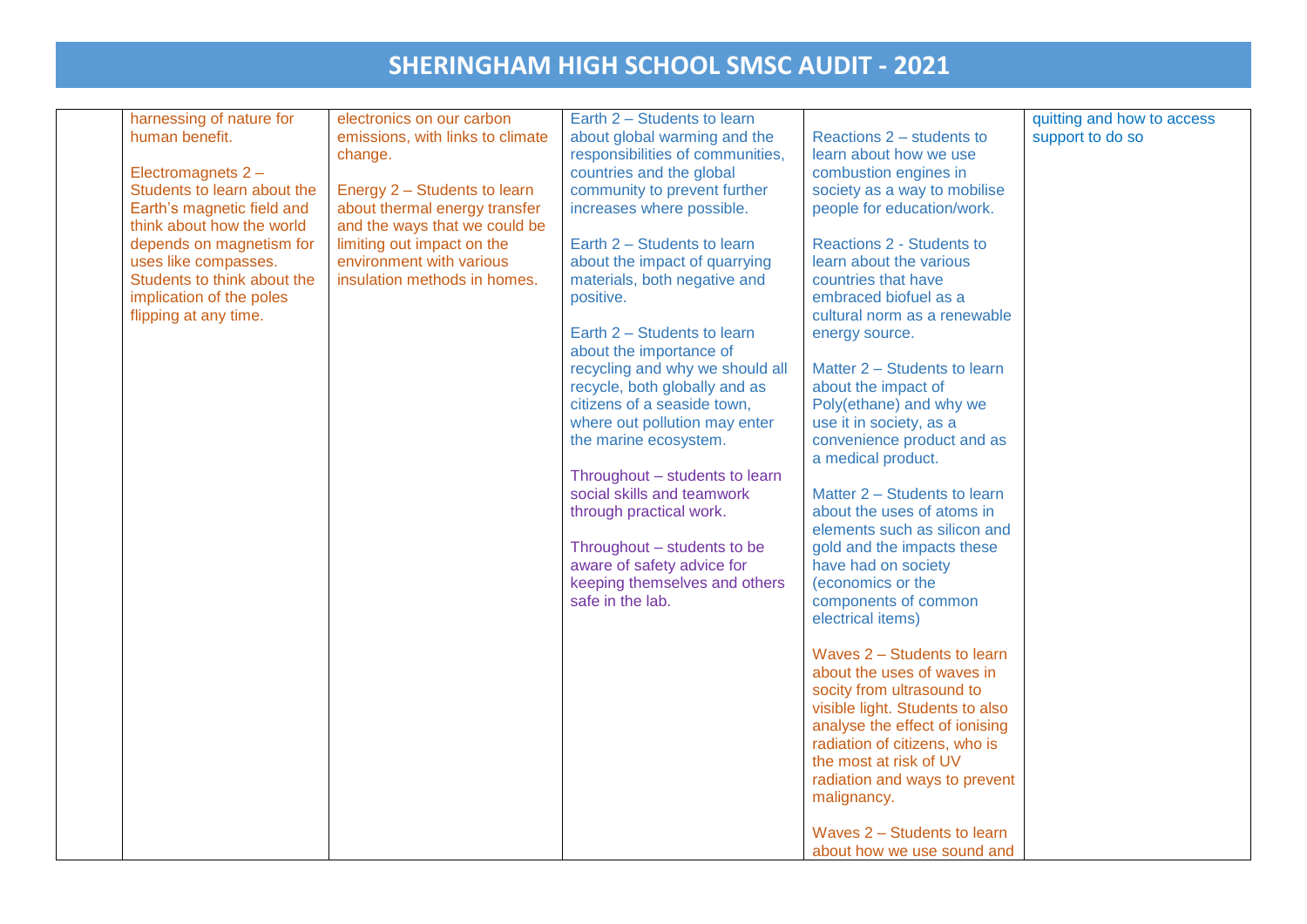|  |  | ultrasound in entertainment<br>and in medicine.                                                                        |  |
|--|--|------------------------------------------------------------------------------------------------------------------------|--|
|  |  | Energy 2 - Students to relate<br>thermal imaging and<br>measurement to sports such<br>as Formula 1.                    |  |
|  |  | Students to learn about how<br>various scientists have<br>impacted on our culture and<br>society, e.g. Charles Darwin. |  |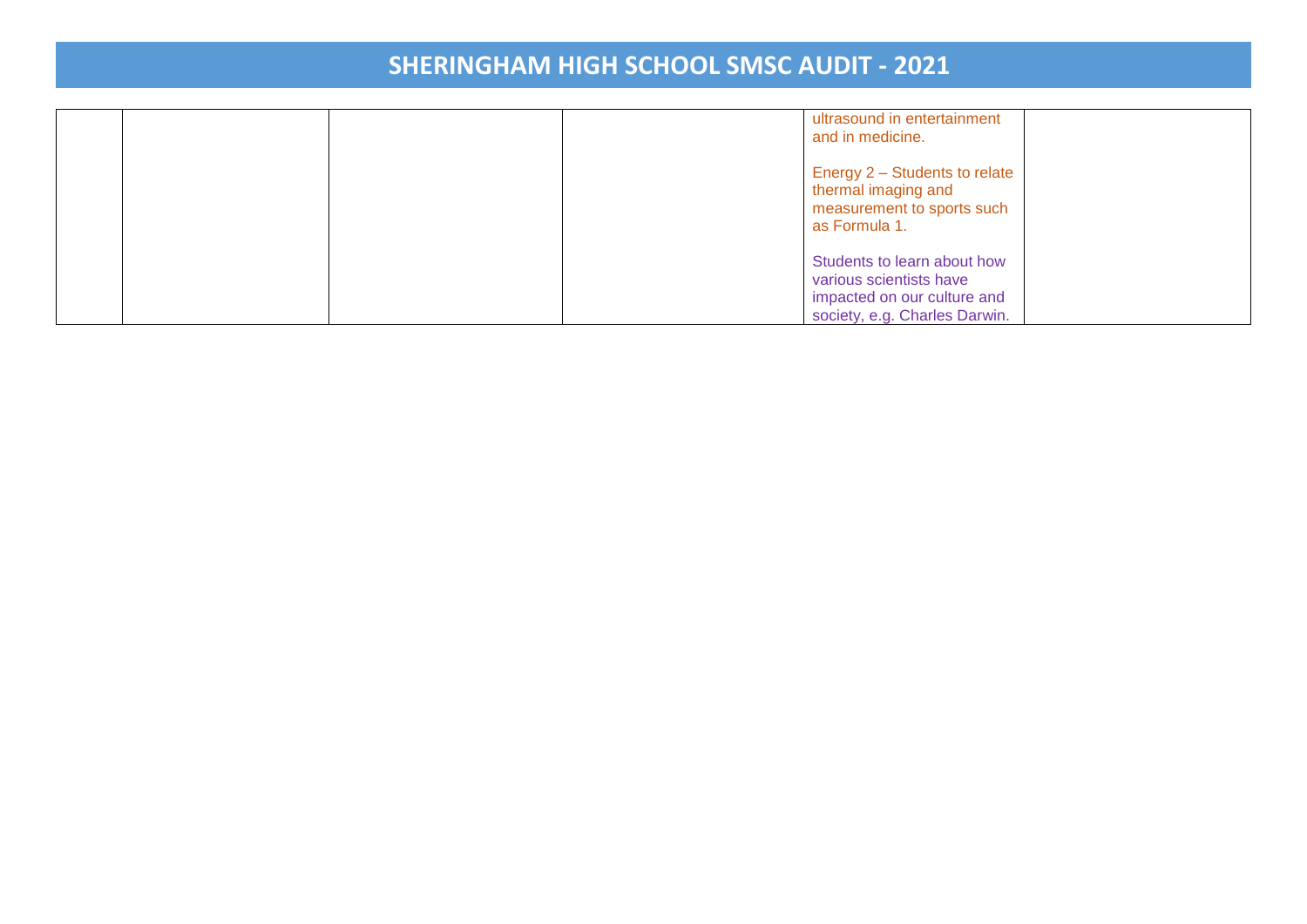|           | <b>Science</b>                                                                                                                                                                                                                                                                                                                                                                                                                |                                                                                                                                                                                                                                                                                                                                                                                                                                                                                                                                                   |                                                                                                                                                                                                                                                                                                                                                                                                                                                                                                                                                                                                                                                                                                              |                                                                                                                                                                                                                                                                                                                                                                                                                                                                                                                                                                                                                                |                                                                                                                                                                                                                                                                                                                                                                                                                                                                                                                                                                              |  |  |  |
|-----------|-------------------------------------------------------------------------------------------------------------------------------------------------------------------------------------------------------------------------------------------------------------------------------------------------------------------------------------------------------------------------------------------------------------------------------|---------------------------------------------------------------------------------------------------------------------------------------------------------------------------------------------------------------------------------------------------------------------------------------------------------------------------------------------------------------------------------------------------------------------------------------------------------------------------------------------------------------------------------------------------|--------------------------------------------------------------------------------------------------------------------------------------------------------------------------------------------------------------------------------------------------------------------------------------------------------------------------------------------------------------------------------------------------------------------------------------------------------------------------------------------------------------------------------------------------------------------------------------------------------------------------------------------------------------------------------------------------------------|--------------------------------------------------------------------------------------------------------------------------------------------------------------------------------------------------------------------------------------------------------------------------------------------------------------------------------------------------------------------------------------------------------------------------------------------------------------------------------------------------------------------------------------------------------------------------------------------------------------------------------|------------------------------------------------------------------------------------------------------------------------------------------------------------------------------------------------------------------------------------------------------------------------------------------------------------------------------------------------------------------------------------------------------------------------------------------------------------------------------------------------------------------------------------------------------------------------------|--|--|--|
|           | <b>Key Stage 4</b>                                                                                                                                                                                                                                                                                                                                                                                                            |                                                                                                                                                                                                                                                                                                                                                                                                                                                                                                                                                   |                                                                                                                                                                                                                                                                                                                                                                                                                                                                                                                                                                                                                                                                                                              |                                                                                                                                                                                                                                                                                                                                                                                                                                                                                                                                                                                                                                |                                                                                                                                                                                                                                                                                                                                                                                                                                                                                                                                                                              |  |  |  |
|           | <b>Spiritual</b><br>Examples: sense of self,<br>unique potential,<br>understanding strengths<br>and weaknesses, curiosity<br>about themselves and their<br>place in the world<br>increases, fundamental<br>questions. They develop the<br>knowledge and skills to<br>foster their own inner lives,<br>non-material wellbeing and<br>creativity.                                                                               | <b>Moral</b><br>Examples: right and<br>wrong, moral conflict, a<br>concern for others, will to<br>do what is right, reflect on<br>the consequences of their<br>actions and learn how to<br>forgive themselves and<br>others. They develop the<br>knowledge/skills<br>necessary to make<br>responsible moral<br>decisions.                                                                                                                                                                                                                         | <b>Social</b><br>Examples: the responsibilities,<br>rights of being members of<br>families and communities (local,<br>national and global), ability to<br>relate to others and to work with<br>others for the common good,<br>belonging and participating,<br>active contribution to the<br>democratic process, sense of<br>community and pro-social<br>action.                                                                                                                                                                                                                                                                                                                                              | <b>Cultural</b><br>Examples: cultural<br>traditions, respect for their<br>own culture and that of<br>others, an interest in<br>differences. Ability to<br>understand, appreciate<br>and contribute to culture.                                                                                                                                                                                                                                                                                                                                                                                                                 | <b>Personal development</b><br><b>Examples specifically</b><br>related to:<br>Healthy relationships/<br>friendships<br>Health Education / mental<br>health / physical health /<br>internet safety/drugs and<br>alcohol/ healthy eating/<br>preventing poor health<br>(personal hygiene)/ basic first<br>aid/adolescence                                                                                                                                                                                                                                                      |  |  |  |
| Year<br>9 | P7 Radioactivity (and C1<br>Atomic Structure) - History<br>of the Structure of the Atom<br>and how our ideas have<br>changed over time. How<br>new ideas are created and<br>proved in science and how<br>they could go about doing<br>the same.<br>All Subjects: Students can<br>work collaboratively during<br>practical work to overcome<br>problems and amend their<br>methods, collect valid<br>results and analyse data. | $B2 -$ stem cell therapy<br>and the ethical arguments<br>over the use of stem cells.<br>P7 Radioactivity - Nuclear<br><b>Power Stations and</b><br>whether it is right or wrong<br>to use them. History of the<br>structure of the atom<br>P3 Energy Resources -<br>the advantages and<br>disadvantages of different<br>renewable and non-<br>renewable sources,<br>including their effects on<br>the environment. This<br>may lead to them making<br>informed decisions later /<br>discussing with parents<br>when choosing energy<br>providers. | B6 – preventing and treating<br>disease - students to examine<br>the ethical implications of<br>medical research on animals<br>and why this is both a good<br>thing and a bad one.<br>B6 - students to understand the<br>implications of a double-blind<br>trial where a sick person is not<br>receiving potentially life-saving<br>drugs despite being ill as<br>scientists need to ascertain if<br>any positive effect of the drug is<br>down to the active ingredient or<br>not.<br>B6 (BIO only) – students to<br>examine the ethical implications<br>of using mice and human cells<br>in the production of monoclonal<br>antibodies.<br>P7 Radioactivity - Hazards and<br>uses of radiation on the body | <b>B6 Preventing and treating</b><br>$disease - students$<br>understand the<br>implications of not being<br>vaccinated to not just to<br>themselves but to other<br>members of the community<br>they are in.<br>B6 - Preventing and<br>treating disease - students<br>to understand the<br>implications of overuse of<br>antibiotics and how it is<br>their duty to not demand<br>antibiotics when they have<br>a viral infection as this may<br>allow antibiotic resistance<br>to spread without a new<br>form of antibiotic in<br>production.<br>$B6 - students to$<br>understand that they are<br>contagious when they have | Unit 2 - Organisation - The<br>characteristics and evidence<br>of what constitutes a healthy<br>lifestyle and maintaining a<br>healthy weight (including the<br>links between an inactive<br>lifestyle and ill health, such<br>as cancer and cardio-<br>vascular ill health)<br>About the science relating to<br>blood, organ and stem cell<br>donation<br>How to maintain healthy<br>eating and the links between<br>a poor diet and health risks,<br>including tooth decay and<br>cancer<br>The purpose of defibrillators<br>and when one might be<br>needed. This will be |  |  |  |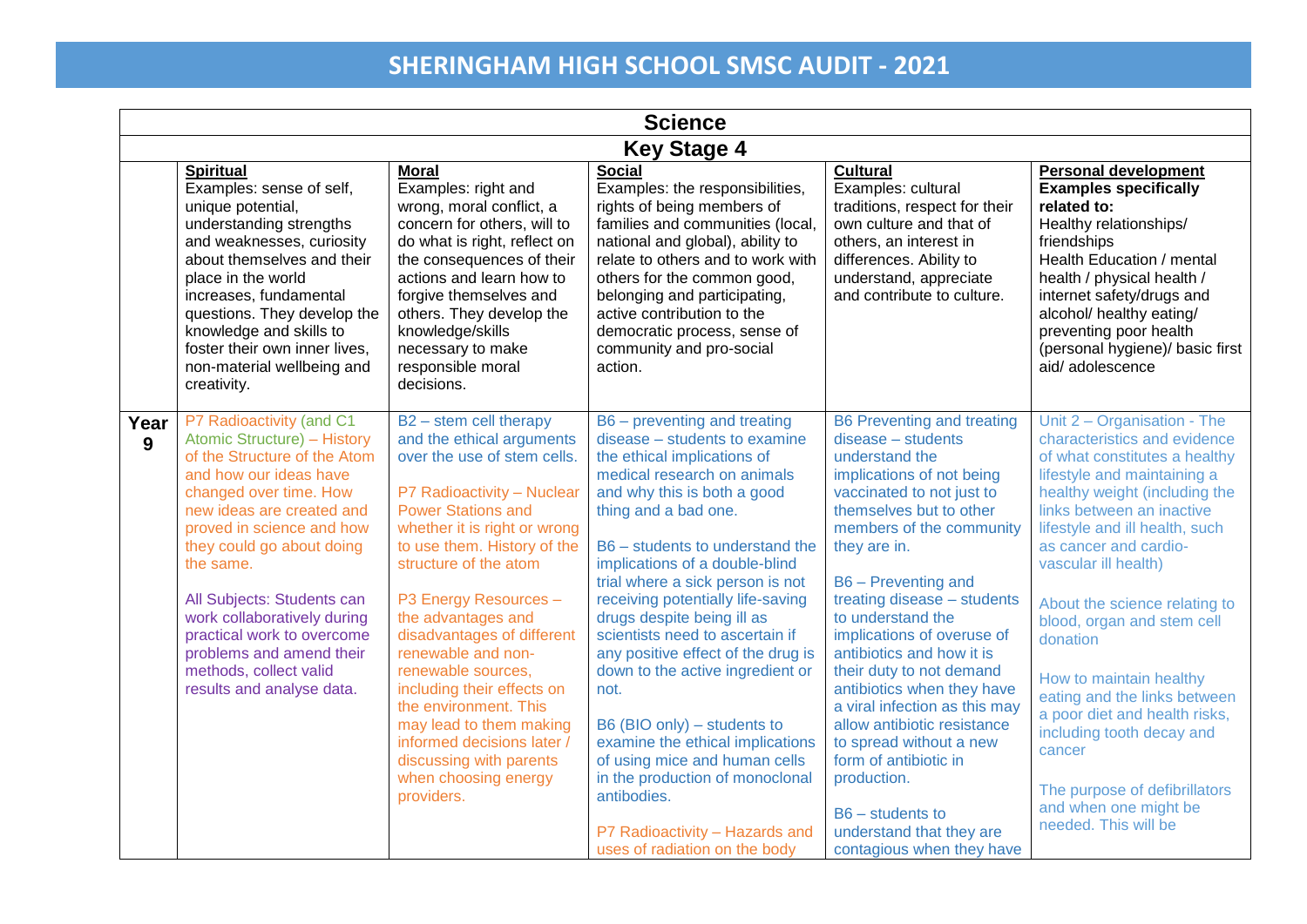|            |                                                                                                                                                                                                                                                                                                                                                                                                                                                                                    |                                                                                                                                                                                                                                                                                                                                     | and how to use sources safely,<br>opportunities for discussion of<br>the effects of radiation e.g. from<br>Chernobyl or the atomic bomb<br>and their effects on societies.<br>C13 - The Earth's Atmosphere<br>- Greenhouse gases and                                                                                                                                                                                                                                                                                                                                                                                                                                      | an infection and the<br>various methods by which<br>infections are spread and<br>how to minimise the risk to<br>those around them.                                                                                                                                                                                                                                                                                                                                                                                                            | delivered via a trained<br>professional.                                                                                                                                                                                                                                                                                                                                                                                                                                                                          |
|------------|------------------------------------------------------------------------------------------------------------------------------------------------------------------------------------------------------------------------------------------------------------------------------------------------------------------------------------------------------------------------------------------------------------------------------------------------------------------------------------|-------------------------------------------------------------------------------------------------------------------------------------------------------------------------------------------------------------------------------------------------------------------------------------------------------------------------------------|---------------------------------------------------------------------------------------------------------------------------------------------------------------------------------------------------------------------------------------------------------------------------------------------------------------------------------------------------------------------------------------------------------------------------------------------------------------------------------------------------------------------------------------------------------------------------------------------------------------------------------------------------------------------------|-----------------------------------------------------------------------------------------------------------------------------------------------------------------------------------------------------------------------------------------------------------------------------------------------------------------------------------------------------------------------------------------------------------------------------------------------------------------------------------------------------------------------------------------------|-------------------------------------------------------------------------------------------------------------------------------------------------------------------------------------------------------------------------------------------------------------------------------------------------------------------------------------------------------------------------------------------------------------------------------------------------------------------------------------------------------------------|
|            |                                                                                                                                                                                                                                                                                                                                                                                                                                                                                    |                                                                                                                                                                                                                                                                                                                                     | climate change. What is<br>causing these changes and<br>discussions of how this can be<br>combatted.                                                                                                                                                                                                                                                                                                                                                                                                                                                                                                                                                                      |                                                                                                                                                                                                                                                                                                                                                                                                                                                                                                                                               |                                                                                                                                                                                                                                                                                                                                                                                                                                                                                                                   |
|            |                                                                                                                                                                                                                                                                                                                                                                                                                                                                                    |                                                                                                                                                                                                                                                                                                                                     | C14 & C15 The Earth's<br>Resources - the Earth has<br>limited resources and we are<br>responsible for using these<br>wisely, 'reduce, reuse, recycle',<br>how waste water is treated etc.                                                                                                                                                                                                                                                                                                                                                                                                                                                                                 |                                                                                                                                                                                                                                                                                                                                                                                                                                                                                                                                               |                                                                                                                                                                                                                                                                                                                                                                                                                                                                                                                   |
| Year<br>10 | $B14 - variation - exploring$<br>differences between<br>individuals, variation and<br>evolution<br>P7 - History of the Structure<br>of the Atom and how our<br>ideas have changed over<br>time. How new ideas are<br>created and proved in<br>science and how they could<br>go about doing the same.<br>All Subjects: Students can<br>work collaboratively during<br>practical work to overcome<br>problems and amend their<br>methods, collect valid<br>results and analyse data. | <b>Use of monoclonal</b><br>antibodies - ethical<br>decisions over<br>allocation of funds in<br>drug development<br>B14 - ethical arguments<br>surrounding selective<br>breeding<br>P7 Radioactivity - Nuclear<br><b>Power Stations and</b><br>whether it is right or wrong<br>to use them. History of the<br>structure of the atom | <b>B2 Cell Division - Stem cells</b><br>and the ethics surrounding<br>them. Ethical debates on stem<br>cell research, applications,<br>Religious views and future<br>developments.<br>B6 – preventing and treating<br>disease - students to examine<br>the ethical implications of<br>medical research on animals<br>and why this is both a good<br>thing and a bad one.<br>B6 - students to understand the<br>implications of a double-blind<br>trial where a sick person is not<br>receiving potentially life-saving<br>drugs despite being ill as<br>scientists need to ascertain if<br>any positive effect of the drug is<br>down to the active ingredient or<br>not. | <b>B6 Preventing and treating</b><br>disease - students to<br>understand the<br>implications of not being<br>vaccinated to not just<br>themselves but to other<br>members of the community<br>they are in.<br>B6 - Preventing and<br>treating disease - students<br>to understand the<br>implications of overuse of<br>antibiotics and how it is<br>their duty to not demand<br>antibiotics when they have<br>a viral infection as this may<br>allow antibiotic resistance<br>to spread without a new<br>form of antibiotic in<br>production. | Unit 3 - Infection and<br>responses - How the different<br>sexually transmitted<br>infections (STIs), including<br>HIV/AIDS, are transmitted,<br>how risk can be reduced<br>through safer sex (including<br>through condom use) and the<br>importance of and facts<br>about testing<br>About the prevalence of<br>some STIs, the impact they<br>can have on those who<br>contract them and key facts<br>about treatment<br>How to get further advice,<br>including how and where to<br>access confidential sexual |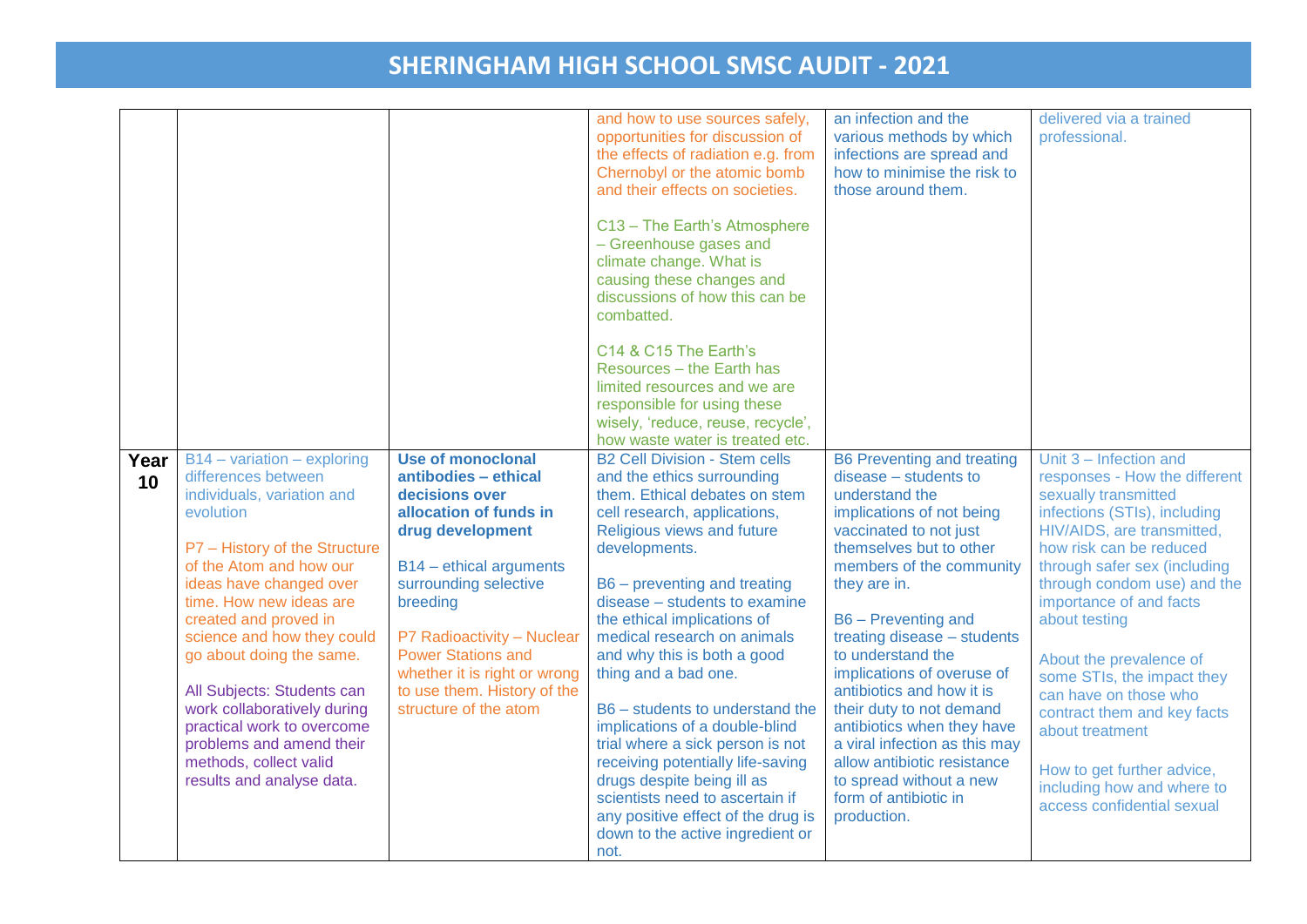|  |  | B6 (BIO only) - students to<br>examine the ethical implications<br>of using mice and human cells in<br>the production of monoclonal<br>antibodies.<br><b>B8-Photosynthesis-students to</b><br>examine the implications of<br>farmers using carbon dioxide<br>made in the burning of fossil fuels<br>to increase yields of crops and<br>what effect this may have on the<br>environment.<br>P7 Radioactivity - Hazards and<br>uses of radiation on the body<br>and how to use sources safely,<br>opportunities for discussion of<br>the effects of radiation e.g. from<br>Chernobyl or the atomic bomb<br>and their effects on societies | <b>B6</b><br>students<br>to<br>understand that they are<br>contagious when they have<br>an infection and the various<br>methods<br>by<br>which<br>infections are spread and<br>how to minimise the risk to<br>those around them. | and reproductive health<br>advice and treatment<br>How to recognise the early<br>signs of mental wellbeing<br>concerns<br>Common types of mental ill<br>health (e.g. anxiety and<br>depression) The positive<br>associations between<br>physical activity and<br>promotion of mental<br>wellbeing, including as an<br>approach to combat stress<br>The importance of sufficient<br>good quality sleep for good<br>health and how a lack of<br>sleep can affect weight,<br>mood and ability to learn<br>How to recognise the early<br>signs of mental wellbeing<br>concerns and list some<br>common types of mental ill<br>health (e.g. anxiety and<br>depression)<br>How stereotypes, in<br>particular stereotypes based<br>on sex, gender, race,<br>religion, sexual orientation or<br>disability, can cause damage<br>from a viewpoint of medical<br>trials. |
|--|--|-----------------------------------------------------------------------------------------------------------------------------------------------------------------------------------------------------------------------------------------------------------------------------------------------------------------------------------------------------------------------------------------------------------------------------------------------------------------------------------------------------------------------------------------------------------------------------------------------------------------------------------------|----------------------------------------------------------------------------------------------------------------------------------------------------------------------------------------------------------------------------------|----------------------------------------------------------------------------------------------------------------------------------------------------------------------------------------------------------------------------------------------------------------------------------------------------------------------------------------------------------------------------------------------------------------------------------------------------------------------------------------------------------------------------------------------------------------------------------------------------------------------------------------------------------------------------------------------------------------------------------------------------------------------------------------------------------------------------------------------------------------|
|  |  |                                                                                                                                                                                                                                                                                                                                                                                                                                                                                                                                                                                                                                         |                                                                                                                                                                                                                                  | How to maintain healthy                                                                                                                                                                                                                                                                                                                                                                                                                                                                                                                                                                                                                                                                                                                                                                                                                                        |
|  |  |                                                                                                                                                                                                                                                                                                                                                                                                                                                                                                                                                                                                                                         |                                                                                                                                                                                                                                  | eating and the links between                                                                                                                                                                                                                                                                                                                                                                                                                                                                                                                                                                                                                                                                                                                                                                                                                                   |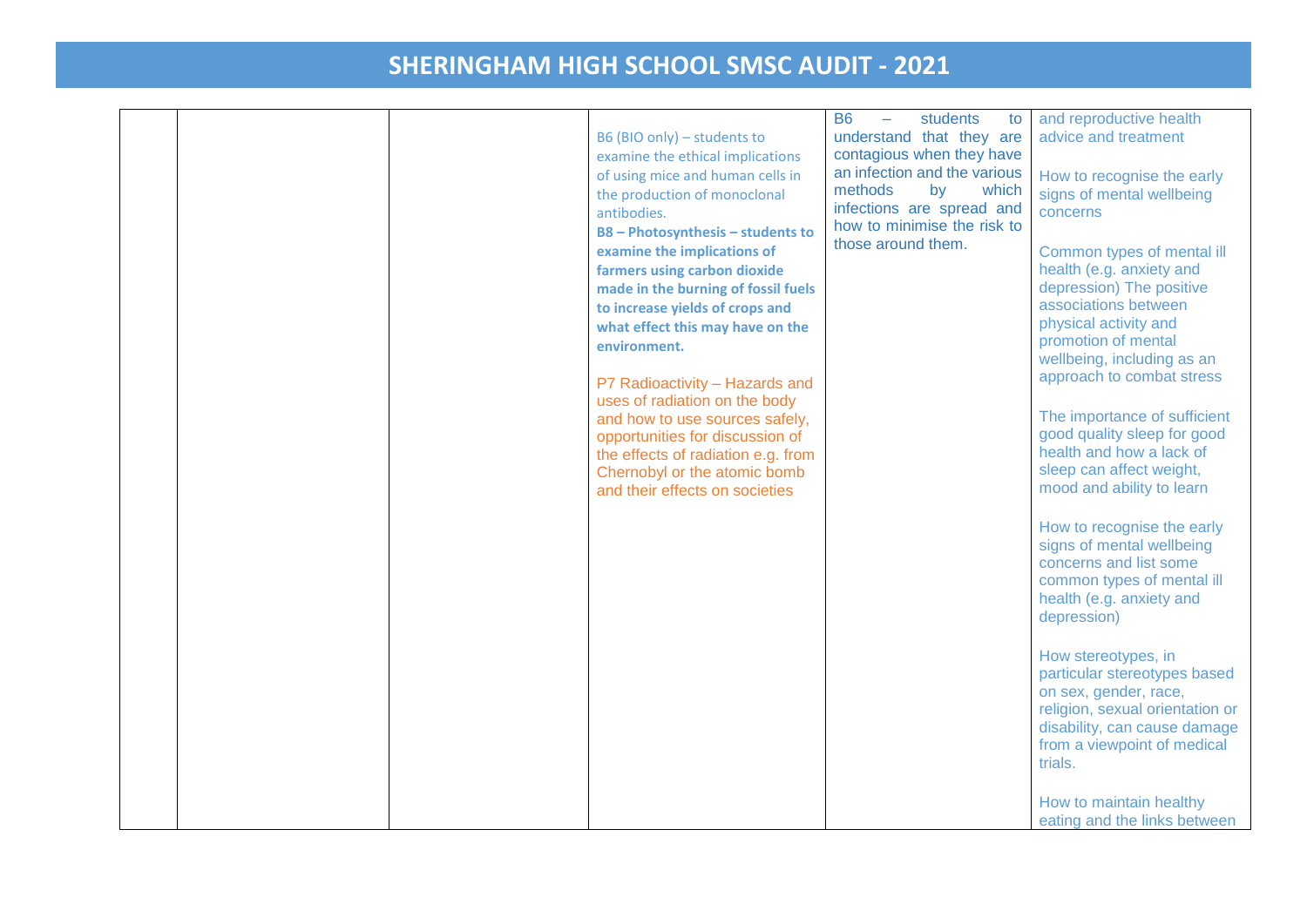|      |                                                     |                         |                                                                 |                                                           | a poor diet and health risks,<br>including cancer          |
|------|-----------------------------------------------------|-------------------------|-----------------------------------------------------------------|-----------------------------------------------------------|------------------------------------------------------------|
|      |                                                     |                         |                                                                 |                                                           |                                                            |
|      |                                                     |                         |                                                                 |                                                           | The facts about the harms                                  |
|      |                                                     |                         |                                                                 |                                                           | from smoking tobacco                                       |
|      |                                                     |                         |                                                                 |                                                           | (particularly the risk to lung                             |
|      |                                                     |                         |                                                                 |                                                           | cancer), the benefits of                                   |
|      |                                                     |                         |                                                                 |                                                           | quitting and how to access<br>support to do so             |
|      |                                                     |                         |                                                                 |                                                           |                                                            |
|      |                                                     |                         |                                                                 |                                                           | About personal hygiene,                                    |
|      |                                                     |                         |                                                                 |                                                           | germs (including bacteria                                  |
|      |                                                     |                         |                                                                 |                                                           | and viruses), how they are                                 |
|      |                                                     |                         |                                                                 |                                                           | spread, treatment and<br>prevention of infection, and      |
|      |                                                     |                         |                                                                 |                                                           | about antibiotics                                          |
|      |                                                     |                         |                                                                 |                                                           |                                                            |
|      |                                                     |                         |                                                                 |                                                           | The facts and science                                      |
|      |                                                     |                         |                                                                 |                                                           | relating to immunisation and                               |
| Year | All Subjects: Students can                          | Chemistry - sustainable | <b>B5 Reproduction - Screening</b>                              | Unit 7 - Ecology -                                        | vaccination<br>Unit 5-Reproduction-The                     |
| 11   | work collaboratively during                         | use of Earths resources | for inherited disorders. B6                                     | students to explain how                                   | facts about reproductive                                   |
|      | practical work to overcome                          |                         | Variation and Evolution -                                       | waste, deforestation and                                  | health, including fertility and                            |
|      | problems and amend their                            |                         | <b>Genetic Engineering and</b>                                  | global warming have an                                    | the potential impact of                                    |
|      | methods, collect valid<br>results and analyse data. |                         | selective breeding. Ethical<br>debates on screening for         | impact on biodiversity                                    | lifestyle on fertility for men<br>and women                |
|      |                                                     |                         | inherited disorders,                                            | Unit $7 - ecology - students$                             |                                                            |
|      |                                                     |                         | terminations, selective breeding                                | to explain and evaluate the                               | Unit 5 - Reproduction - That                               |
|      |                                                     |                         | and genetic engineering.                                        | conflicting societal                                      | they have a choice to delay                                |
|      |                                                     |                         | Unit 5 - Homeostasis -                                          | pressures on maintaining<br>biodiversity                  | sex or to enjoy intimacy                                   |
|      |                                                     |                         | students to evaluate information                                |                                                           | without sex as a method of<br>not becoming pregnant. The   |
|      |                                                     |                         | around the relationship                                         | P16 Space - looking at                                    | facts about the full range of                              |
|      |                                                     |                         | between obesity and diabetes,                                   | how exoplanets are                                        | contraceptive choices,                                     |
|      |                                                     |                         | and make recommendations<br>taking into account social and      | discovered and the                                        | efficacy and options available                             |
|      |                                                     |                         | ethical issues.                                                 | implications for us.<br>Commonality between all           |                                                            |
|      |                                                     |                         |                                                                 | life on Earth - we are all                                | The benefits of regular self-<br>examination and screening |
|      |                                                     |                         |                                                                 |                                                           |                                                            |
|      |                                                     |                         | Unit $7 - ecology - students to$                                | made from stardust! (the                                  |                                                            |
|      |                                                     |                         | understand the conflict between<br>the need for cheap available | elements produced when a<br>star dies). Opportunities for |                                                            |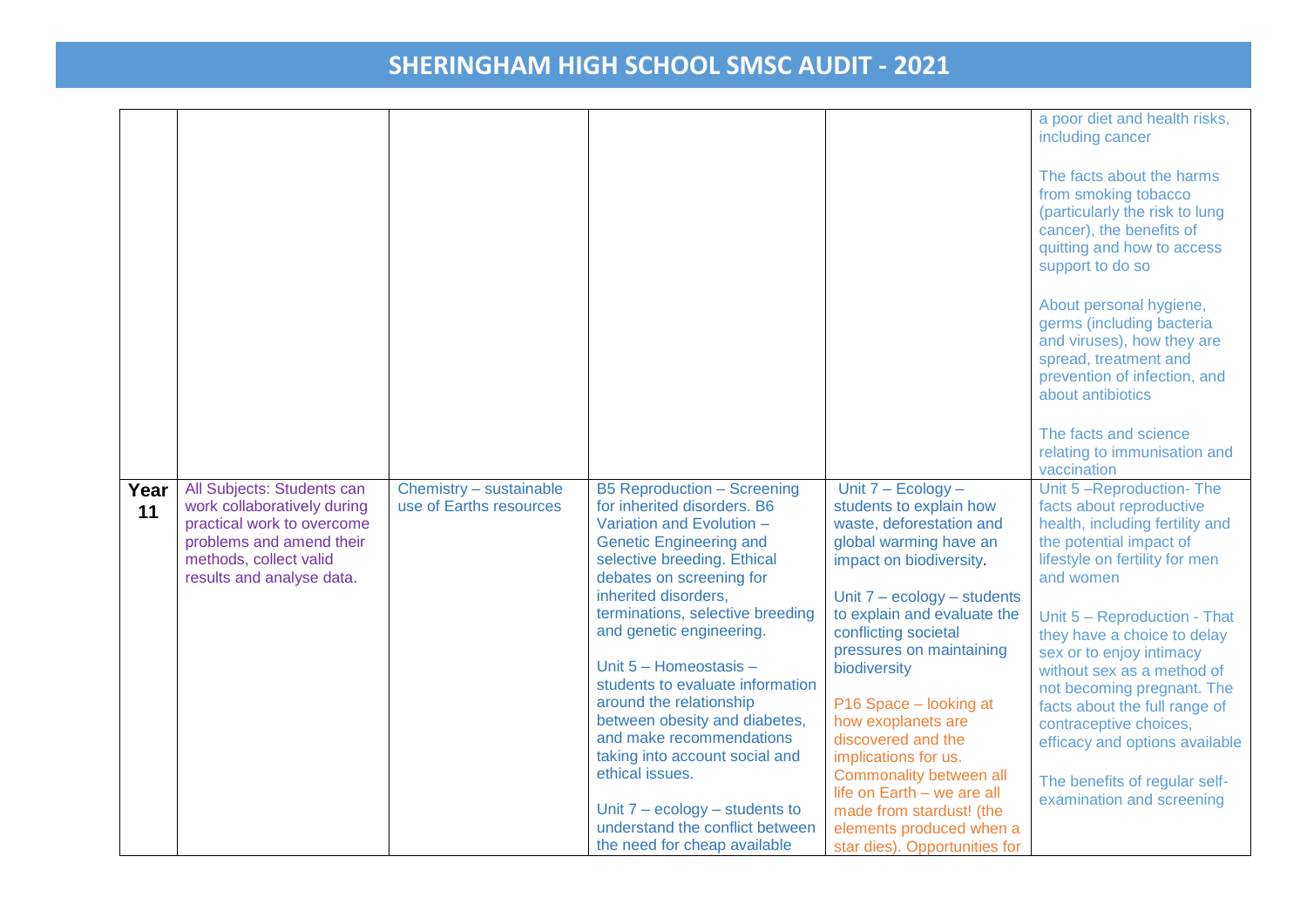|  |  |  | compost to increase food<br>production and the need to<br>conserve peat bogs and<br>peatlands as habitats for<br>biodiversity and to reduce<br>carbon dioxide emissions.<br>Chemistry – the earth's<br>atmosphere, use of resources -<br>social responsibilities in<br>reducing, reusing and recylcing<br>P13 Electromagnetic Waves -<br>their hazards and uses.<br>including their use in medicine<br>and the risks and benefits of<br>using e.g. X-rays or gamma<br>rays in radiotherapy. | discussion of responsible<br>space travel, including the<br>environmental and<br>economic consequences of<br>launching. | Key facts about puberty, the<br>changing adolescent body<br>and menstrual wellbeing<br>The main changes which<br>take place in males and<br>females, and the implications<br>for emotional and physical<br>health |
|--|--|--|---------------------------------------------------------------------------------------------------------------------------------------------------------------------------------------------------------------------------------------------------------------------------------------------------------------------------------------------------------------------------------------------------------------------------------------------------------------------------------------------|-------------------------------------------------------------------------------------------------------------------------|-------------------------------------------------------------------------------------------------------------------------------------------------------------------------------------------------------------------|
|--|--|--|---------------------------------------------------------------------------------------------------------------------------------------------------------------------------------------------------------------------------------------------------------------------------------------------------------------------------------------------------------------------------------------------------------------------------------------------------------------------------------------------|-------------------------------------------------------------------------------------------------------------------------|-------------------------------------------------------------------------------------------------------------------------------------------------------------------------------------------------------------------|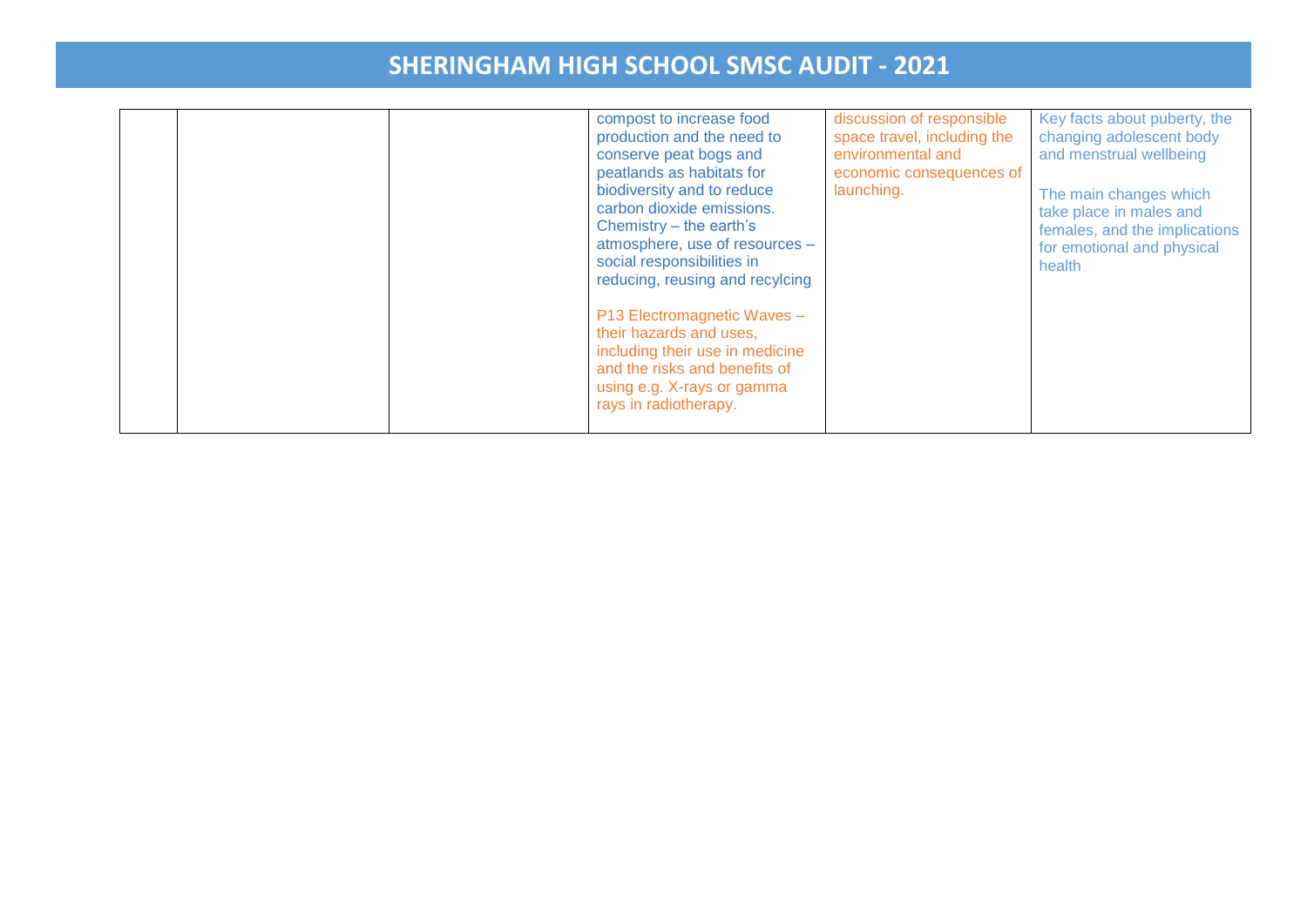|            | <b>SCIENCE</b>                                                                                                                                                                                                                                                                                                                                                                                                                                                                                                                                                                      |                                                                                                                                                                                                                                                                                                                        |                                                                                                                                                                                                                                                                                                                                                                                                                                                                                                              |                                                                                                                                                                                                                                                                                                                         |                                                                                                                                                                                                                                                                                                                                                                                                                                                                                                                                                                                          |  |  |  |
|------------|-------------------------------------------------------------------------------------------------------------------------------------------------------------------------------------------------------------------------------------------------------------------------------------------------------------------------------------------------------------------------------------------------------------------------------------------------------------------------------------------------------------------------------------------------------------------------------------|------------------------------------------------------------------------------------------------------------------------------------------------------------------------------------------------------------------------------------------------------------------------------------------------------------------------|--------------------------------------------------------------------------------------------------------------------------------------------------------------------------------------------------------------------------------------------------------------------------------------------------------------------------------------------------------------------------------------------------------------------------------------------------------------------------------------------------------------|-------------------------------------------------------------------------------------------------------------------------------------------------------------------------------------------------------------------------------------------------------------------------------------------------------------------------|------------------------------------------------------------------------------------------------------------------------------------------------------------------------------------------------------------------------------------------------------------------------------------------------------------------------------------------------------------------------------------------------------------------------------------------------------------------------------------------------------------------------------------------------------------------------------------------|--|--|--|
|            | <b>Key Stage 5</b>                                                                                                                                                                                                                                                                                                                                                                                                                                                                                                                                                                  |                                                                                                                                                                                                                                                                                                                        |                                                                                                                                                                                                                                                                                                                                                                                                                                                                                                              |                                                                                                                                                                                                                                                                                                                         |                                                                                                                                                                                                                                                                                                                                                                                                                                                                                                                                                                                          |  |  |  |
|            | <b>Spiritual</b><br>Examples: sense of self,<br>unique potential,<br>understanding strengths<br>and weaknesses,<br>curiosity about<br>themselves and their<br>place in the world<br>increases, fundamental<br>questions. They develop<br>the knowledge and skills<br>to foster their own inner<br>lives, non-material<br>wellbeing and creativity.                                                                                                                                                                                                                                  | <b>Moral</b><br>Examples: right and wrong,<br>moral conflict, a concern for<br>others, will to do what is<br>right, reflect on the<br>consequences of their<br>actions and learn how to<br>forgive themselves and<br>others. They develop the<br>knowledge/skills necessary<br>to make responsible moral<br>decisions. | <b>Social</b><br>Examples: the responsibilities,<br>rights of being members of<br>families and communities (local,<br>national and global), ability to<br>relate to others and to work with<br>others for the common good,<br>belonging and participating,<br>active contribution to the<br>democratic process, sense of<br>community and pro-social<br>action.                                                                                                                                              | Cultural<br>Examples: cultural traditions,<br>respect for their own culture and<br>that of others, an interest in<br>differences. Ability to understand,<br>appreciate and contribute to<br>culture.                                                                                                                    | <b>Personal development</b><br><b>Examples specifically</b><br>related to:<br>Healthy relationships/<br>friendships<br>Health Education / mental<br>health / physical health /<br>internet safety/drugs and<br>alcohol/ healthy eating/<br>preventing poor health<br>(personal hygiene)/ basic<br>first aid/adolescence                                                                                                                                                                                                                                                                  |  |  |  |
| Year<br>12 | <b>Bio - Eukaryotic cell</b><br>structure & meiosis.<br>students consider the<br>biological reasons for<br>their uniqueness.<br>Exchange and transport,<br>students learn about how<br>their body functions.<br>Phlyogeny and evolution,<br>students consider how<br>they relate to other<br>species genetically.<br>Physics - Quantum -<br>new and developing<br>ideas about the quantum<br>world and how they are<br>accepted etc. This is an<br>area of physics that is still<br>new and students could<br>potentially go on to study<br>this field and make new<br>discoveries. | Bio - Stem cells, ethics and<br>implications of use.<br><b>Chemistry - Developing</b><br>Fuels - looking at the<br>different fuels and the<br>problems with emissions,<br>hopefully leading to<br>informed choices about<br>energy resources.                                                                          | Bio - biodiversity, students<br>learn about how a rich<br>biodiversity is beneficial for our<br>planet, reasons for maintaining<br>it and methods to accomplish<br>this.<br>Communicable disease.<br>students learn about infectious<br>diease and consider how to<br>reduce transmission of<br>pathogens and prevent<br>epidemics.<br>Chemistry - The Ozone Story -<br>the Ozone hole and its state<br>now, what caused it etc.<br>Responsibilities of individuals<br>and government to the<br>environment. | Physics - Particle Physics and<br>discussions / research of CERN<br>being a truly international<br>collaboration of scientists and how<br>common terminology allows them<br>to work together.<br>Chemistry - Elements of life -<br>what are we made of?<br>Commonality between all human<br>life (and other organisms). | Module 4 - Communicable<br>diseases - Pathogens<br>(including bacteria and<br>viruses), how they are<br>spread, treatment and<br>prevention of infection, and<br>about antibiotics<br>Links to The benefits and<br>importance of physical<br>exercise, time outdoors,<br>community participation and<br>voluntary as citizen science<br>projects in biodiversity<br>identification.<br>How the different sexually<br>transmitted infections<br>(STIs), including HIV/AIDS,<br>are transmitted, how risk<br>can be reduced through<br>safer sex (including through<br>condom use) and the |  |  |  |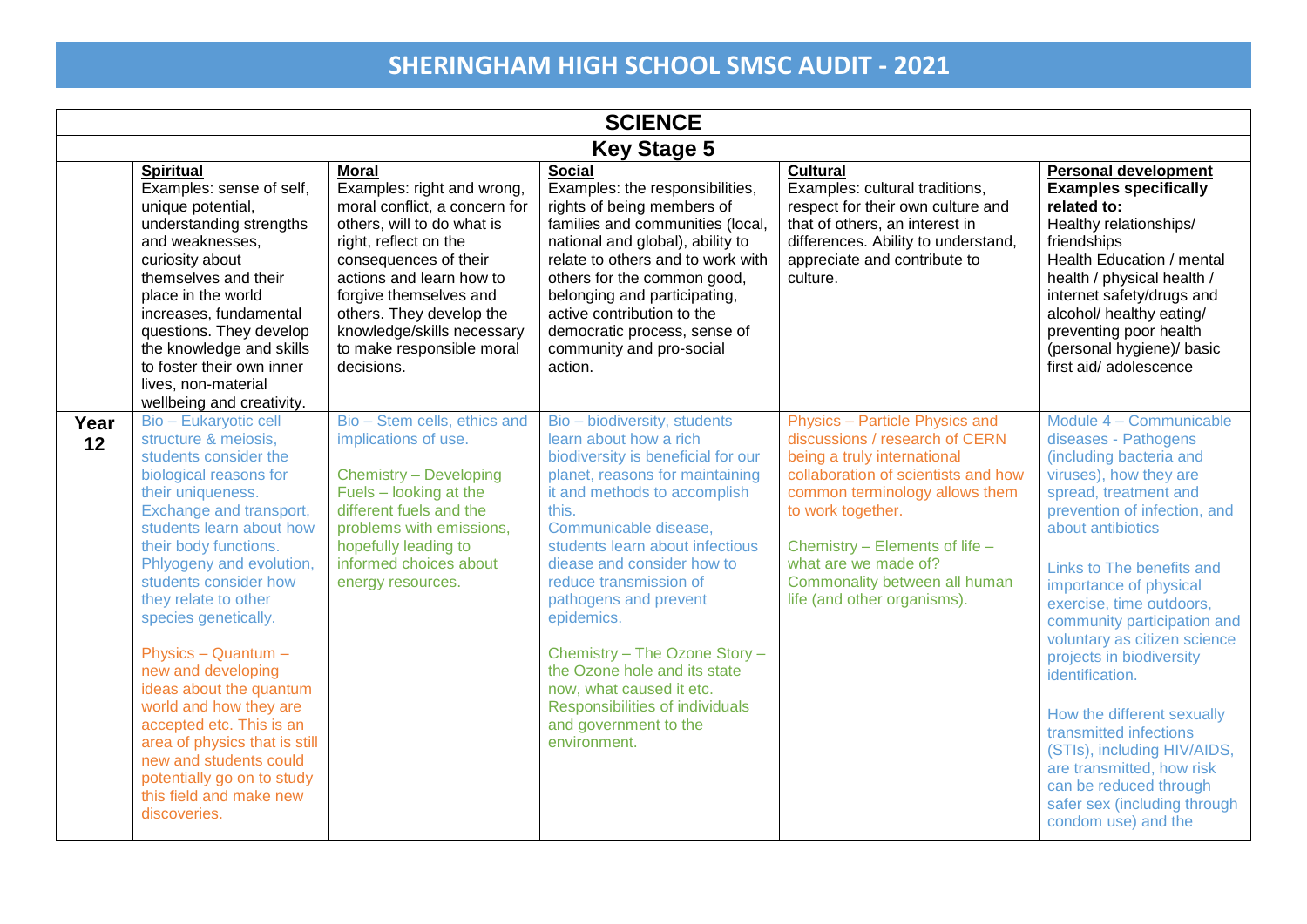|            | All Subjects: Research as<br>required on how to design<br>and carry out practical<br>experiments. This<br>requires independent<br>design, but students can<br>work collaboratively<br>during practical work to<br>overcome problems and<br>amend their methods.                                                                                                                                                                                                                                     |                                                                                                                                                                                                                                                                                                                                                                                        |                                                                                                                                                                                                                                                                                                                                                                                                                                                                                                                                                                                                                                                            |                                                                                                                                                                                                                                                                                                                                                                                                                                                                                                    | importance of and facts<br>about testing<br>About the prevalence of<br>some STIs, the impact they<br>can have on those who<br>contract them and key facts<br>about treatment<br><b>General Biology - How to</b><br>determine whether sources<br>of information are<br>trustworthy.<br>Chemistry - What's in<br>medicine? Looking at how<br>medicines are developed,<br>particularly identifying active<br>chemicals in drugs. |
|------------|-----------------------------------------------------------------------------------------------------------------------------------------------------------------------------------------------------------------------------------------------------------------------------------------------------------------------------------------------------------------------------------------------------------------------------------------------------------------------------------------------------|----------------------------------------------------------------------------------------------------------------------------------------------------------------------------------------------------------------------------------------------------------------------------------------------------------------------------------------------------------------------------------------|------------------------------------------------------------------------------------------------------------------------------------------------------------------------------------------------------------------------------------------------------------------------------------------------------------------------------------------------------------------------------------------------------------------------------------------------------------------------------------------------------------------------------------------------------------------------------------------------------------------------------------------------------------|----------------------------------------------------------------------------------------------------------------------------------------------------------------------------------------------------------------------------------------------------------------------------------------------------------------------------------------------------------------------------------------------------------------------------------------------------------------------------------------------------|-------------------------------------------------------------------------------------------------------------------------------------------------------------------------------------------------------------------------------------------------------------------------------------------------------------------------------------------------------------------------------------------------------------------------------|
| Year<br>13 | Bio - Communication and<br>homeostasis, awe and<br>wonder at how our body<br>is able to respond to<br>stimuli and maintain a<br>constant internal<br>environment despite<br>external changes.<br>Control of gene<br>expression - we are not<br>just the sum of our genes,<br>our gene expression can<br>be moderated by our life<br>experiences.<br>Patterns of inheritance -<br>understanding how we<br>inherit characteristics and<br>why populations<br>characteristics may<br>change over time. | Bio - Selective breeding,<br>what are the risks of<br>inbreeding?<br>Gene technology and ethics<br>associated with creating<br>genetically modified<br>organisms that might be<br>microbes, plants, animals or<br>even human.<br>Cloning, what is legal and<br>what is right? Includes<br>discussion on animal<br>welfare and the possibility<br>of 'resurrecting' extinct<br>species. | Bio - Bioremediation, treating<br>pollution using microbes and<br>plants. Ecosystem<br>management, discussing the<br>conflict between local tribes, the<br>natural ecosystem and modern<br>agricultural or industrial or<br>tourism practises.<br><b>Environmentally sensitive</b><br>ecosystems, how these<br>ecosystems are in decline and<br>how we can intervene to<br>reverse this trend.<br>Sustainability, making our<br>resources last for future<br>generations.<br><b>Physics - Nuclear Physics -</b><br>opportunities for discussion of<br>the effects of radiation e.g. from<br>Chernobyl or the atomic bomb<br>and their effects on societies | Bio - Masai mara(Kenya) and<br>Terai (Nepal) traditional farming<br>practices and how these are<br>changing.<br>Physics - Stars and Cosmology -<br>looking at how exoplanets are<br>discovered and the implications for<br>us. Commonality between all life<br>on Earth - we are all made from<br>stardust! (the elements produced<br>when a star dies). Opportunities for<br>discussion of responsible space<br>travel, including the environmental<br>and economic consequences of<br>launching. | Physics - Medical imaging -<br>how X-rays, CAT scans,<br>PET scans, ultrasound and<br>medical imaging work and<br>when they are used to<br>improve physical health,<br>diagnose and cure<br>diseases.                                                                                                                                                                                                                         |